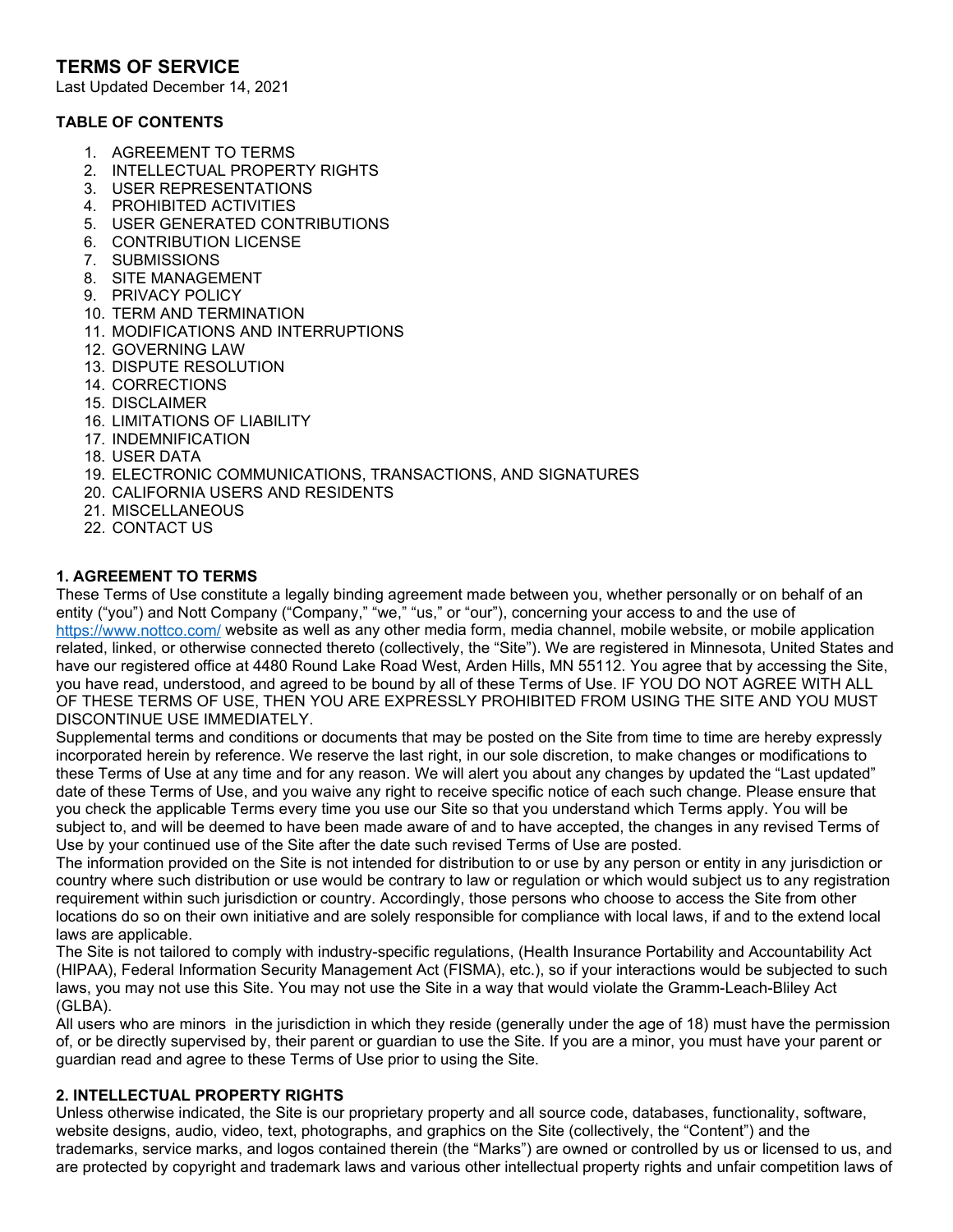the United States, international copyright laws, and international conventions. The Content and the Marks are provided on the Site "AS IS" for your information and personal use only. Except as expressly provided in these Terms of Use, no part of the Site and no Content or Marks may be copied, reproduced, aggregated, republished, uploaded, posted, publicly displayed, encoded, translated, transmitted, distributed, sold, licensed, or otherwise exploited for any commercial purpose whatsoever, without our express prior written permission.

Provided that you are eligible to use the Site, you are granted a limited license to access and use the Site and to download or print a copy of any portion of the Content to which you have properly gained access solely for your personal, non-commercial use. We reserve all rights not expressly granted to you in and to the Site, the Content and the Marks.

### **3. USER REPRESENTATIONS**

By using the Site, you represent and warrant that: (1) you have the legal capacity and you agree to comply within these Terms of Use; (2) you are not a minor in the jurisdiction in which you reside, or if a minor, you have received parental permission to use the Site; (3) you will not access the Site through automated or non-human means, whether through a bot, script, or otherwise; (4) you will not use the Site for any illegal or unauthorized purpose, and (5), your use of the Site will not violate any applicable law or regulation.

If you provide any information that is untrue, inaccurate, not current, or incomplete, we have the right to suspend or terminate your account and refuse any and all current or future use of the Site (or any portion thereof).

### **4. PROHIBITED ACTIVITIES**

You may not access or use the Site for any purpose other than that for which we make the Site available. The Site may not be used in connection with any commercial endeavors except those that are specifically endorsed or approved by us. As a user of the Site, you agree not to:

- Systematically retrieve data or other content from the Site to create or compile, directly or indirectly, a collection, compilation, database, or directory without written permission from us.
- Trick, defraud, or mislead us and other users, especially in any attempt to learn sensitive account information such as user passwords.
- Circumvent, disable, or otherwise interfere with security-related features of the Site, including features that prevent or restrict the use or copying of any Content or enforce limitations on the use of the Site and/or the Content contained therein.
- Disparage, tarnish, or otherwise harm, in our opinion, us and/or the Site.
- Use any information obtained from the Site in order to harass, abuse, or harm another person.
- Make improper use of our support services or submit false reports of abuse or misconduct.
- Use the Site in a manner inconsistent with any applicable laws or regulations.
- Engage in unauthorized framing of or linking to the Site.
- Upload or transmit (or attempt to upload or to transmit) viruses, Trojan horses, or other material, including excessive use of capital letters and spamming (continuous posting of repetitive text), that interferes with any party's uninterrupted use and enjoyment of the Site or modifies, impairs, disrupts, alters, or interferes with the use, features, functions, operation, or maintenance of the Site.
- Engage in any automated use of the system, such as using scripts to send comments or messages, or using any data mining, robots, or similar data gathering and extraction tools.
- Delete the copyright or other proprietary rights notice from any Content.
- Attempt to impersonate another user or person or use the username of another user.
- Upload or transmit (or attempt to upload or to transmit) any material that acts as a passive or active information collection or transmission mechanism, including without limitation, clear graphics interchange formats ("gifs"), 1×1 pixels, web bugs, cookies, or other similar devices (sometimes referred to as "spyware" or "passive collection mechanisms" or "pcms").
- Interfere with, disrupt, or create an undue burden on the Site or the networks or services connected to the Site.
- Harass, annoy, intimidate, or threaten any of our employees or agents engaged in providing any portion of the Site to you.
- Attempt to bypass any measures of the Site designed to prevent or restrict access to the Site, or any portion of the Site.
- Copy or adapt the Site's software, including but not limited to Flash, PHP, HTML, JavaScript, or other code.
- Except as permitted by applicable law, decipher, decompile, disassemble, or reverse engineer any of the software comprising or in any way making up a part of the Site.
- Except as may be the result of standard search engine or Internet browser usage, use, launch, develop, or distribute any automated system, including without limitation, any spider, robot, cheat utility, scraper, or offline reader that accesses the Site, or using or launching any unauthorized script or other software.
- Use a buying agent or purchasing agent to make purchases on the Site.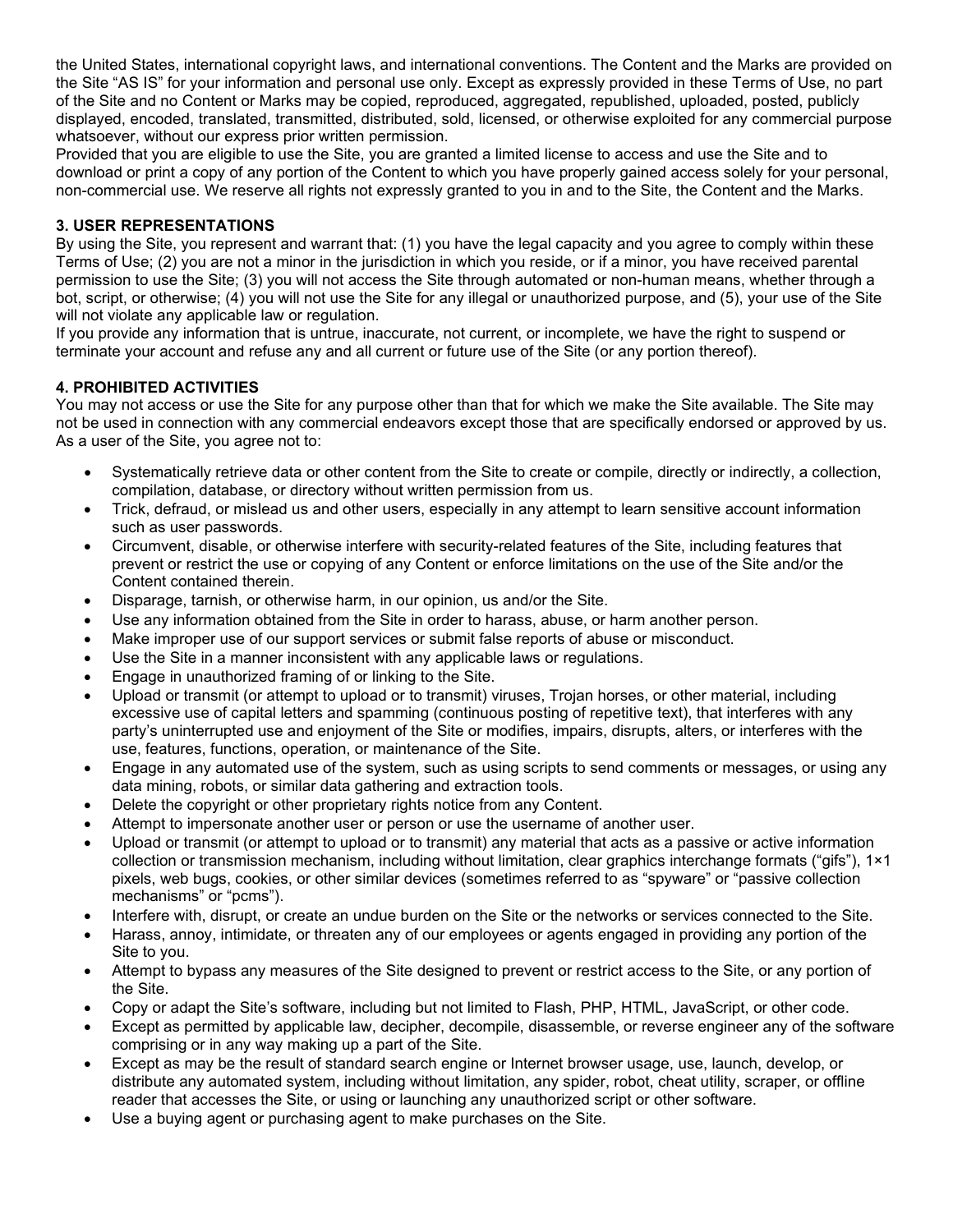- Make any unauthorized use of the Site, including collecting usernames and/or email addresses of users by electronic or other means for the purpose of sending unsolicited email, or creating user accounts by automated means or under false pretenses.
- Use the Site as part of any effort to compete with us or otherwise use the Site and/or the Content for any revenuegenerating endeavor or commercial enterprise.
- Use the Site to advertise or offer to sell goods and services.
- Sell or otherwise transfer your profile.

### **5. USER GENERATED CONTRIBUTIONS**

The Site does not offer users to submit or post content. We may provide you with the opportunity to create, submit, post, display, transmit, perform, publish, distribute, or broadcast content and materials to us or on the Site, including but not limited to text, writings, video, audio, photographs, graphics, comments, suggestions, or personal information or other material (collectively, "Contributions"). Contributions may be viewable by other users of the Site and through third-party websites. As such, any Contributions you transmit may be treated in accordance with the Site Privacy Policy. When you create or make available any Contributions, you thereby represent and warrant that:

- The creation, distribution, transmission, public display, or performance, and the accessing, downloading, or copying of your Contributions do not and will not infringe the proprietary rights, including but not limited to the copyright, patent, trademark, trade secret, or moral rights of any third party.
- You are the creator and owner of or have the necessary licenses, rights, consents, releases, and permissions to use and to authorize us, the Site, and other users of the Site to use your Contributions in any manner contemplated by the Site and these Terms of Use.
- You have the written consent, release, and/or permission of each and every identifiable individual person in your Contributions to use the name or likeness of each and every such identifiable individual person to enable inclusion and use of your Contributions in any manner contemplated by the Site and these Terms of Use.
- Your Contributions are not false, inaccurate, or misleading.
- Your Contributions are not unsolicited or unauthorized advertising, promotional materials, pyramid schemes, chain letters, spam, mass mailings, or other forms of solicitation.
- Your Contributions are not obscene, lewd, lascivious, filthy, violent, harassing, libelous, slanderous, or otherwise objectionable (as determined by us).
- Your Contributions do not ridicule, mock, disparage, intimidate, or abuse anyone.
- Your Contributions are not used to harass or threaten (in the legal sense of those terms) any other person and to promote violence against a specific person or class of people.
- Your Contributions do not violate any applicable law, regulation, or rule.
- Your Contributions do not violate the privacy or publicity rights of any third party.
- Your Contributions do not violate any applicable law concerning child pornography, or otherwise intended to protect the health or well-being of minors.
- Your Contributions do not include any offensive comments that are connected to race, national origin, gender, sexual preference, or physical handicap.
- Your Contributions do not otherwise violate, or link to material that violates, any provision of these Terms of Use, or any applicable law or regulation.

Any use of the Site in violation of the foregoing violates these Terms of Use and may result in, among other things, termination, or suspension of your rights to use the Site.

### **6. CONTRIBUTION LICENSE**

You and the Site agree that we may access, store, process, and use any information and personal data that you provide following the terms of the Privacy Policy and your choices (including settings).

By submitting suggestions or other feedback regarding the Site, you agree that we can use and share such feedback for any purpose without compensation to you.

We do not assert any ownership over your Contributions. You retain full ownership of all of your Contributions and any intellectual property rights or other proprietary rights associated with your Contributions. We are not liable for any statements or representations in your Contributions provided by you in any area on the Site. You are solely responsible for your Contributions to the Site and you expressly agree to exonerate us from any and all responsibility and to refrain from any legal action against us regarding your Contributions.

# **7. SUBMISSIONS**

You acknowledge and agree that any questions, comments, suggestions, ideas, feedback, or other information regarding the Site ("Submissions") provided by you to us are non-confidential and shall become our sole property. We shall own exclusive rights, including all intellectual property rights, and shall be entitled to the unrestricted use and dissemination of these Submissions for any lawful purpose, commercial or otherwise, without acknowledgment or compensation to you.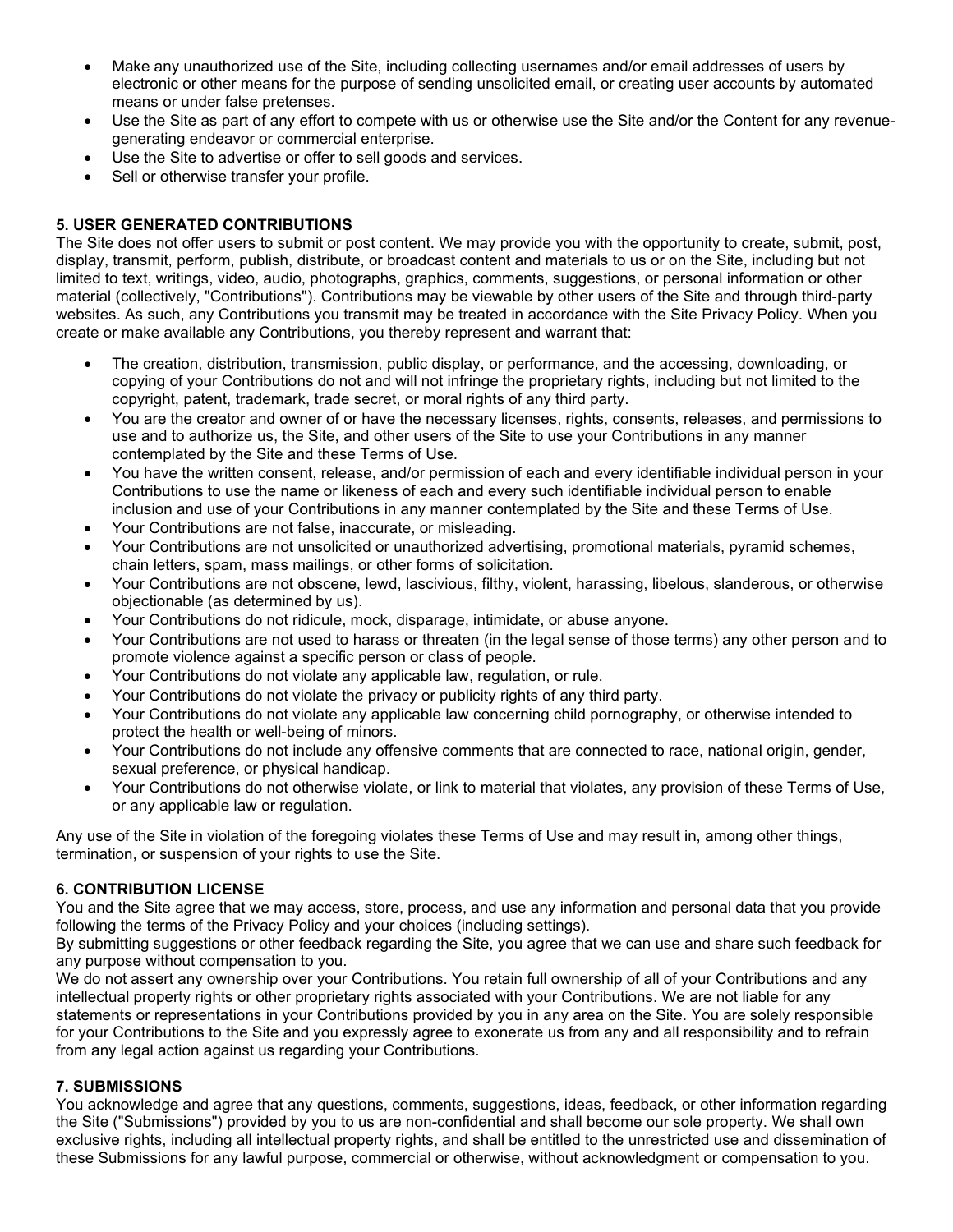You hereby waive all moral rights to any such Submissions, and you hereby warrant that any such Submissions are original with you or that you have the right to submit such Submissions. You agree there shall be no recourse against us for any alleged or actual infringement or misappropriation of any proprietary right in your Submissions.

### **8. SITE MANAGEMENT**

We reserve the right, but not the obligation, to: (1) monitor the Site for violations of these Terms of Use; (2) take appropriate legal action against anyone who, in our sole discretion, violates the law or these Terms of Use, including without limitation, reporting such user to law enforcement authorities; (3) in our sole discretion and without limitation, refuse, restrict access to, limit the availability of, or disable (to the extent technologically feasible) any of your Contributions or any portion thereof; (4) in our sole discretion and without limitation, notice, or liability, to remove from the Site or otherwise disable all files and content that are excessive in size or are in any way burdensome to our systems; and (5) otherwise manage the Site in a manner designed to protect our rights and property and to facilitate the proper functioning of the Site.

### **9. PRIVACY POLICY**

We are about data privacy and security. By using the Site, you agree to be bound by our Privacy Policy posted on the Site, which is incorporated into these Terms of Use. Please be advised the Site is hosted in United States. If you access the Site from any other region of the world with laws or other requirements governing personal data collection, use, or disclosure that differ from applicable laws in United States, then through your continued use of the Site, you are transferring your data to United States, and you agree to have your data transferred to and processed in United States.

### **10. TERM AND TERMINATION**

These Terms of Use shall remain in full force and effect while you use the Site. WITHOUT LIMITING ANY OTHER PROVISION OF THESE TERMS OF USE, WE RESERVE THE RIGHT TO, IN OUR SOLE DISCRETION AND WITHOUT NOTICE OR LIABILITY, DENY ACCESS TO AND USE OF THE SITE (INCLUDING BLOCKING CERTAIN IP ADDRESSES), TO ANY PERSON FOR ANY REASON OR FOR NO REASON, INCLUDING WITHOUT LIMITATION FOR BREACH OF ANY REPRESENTATION, WARRANTY, OR COVENANT CONTAINED IN THESE TERMS OF USE OR OF ANY APPLICABLE LAW OR REGULATION. WE MAY TERMINATE YOUR USE OR PARTICIPATION IN THE SITE OR DELETE ANY CONTENT OR INFORMATION THAT YOU POSTED AT ANY TIME, WITHOUT WARNING, IN OUR SOLE DISCRETION.

If we terminate or suspend your account for any reason, you are prohibited from registering and creating a new account under your name, a fake or borrowed name, or the name of any third party, even if you may be acting on behalf of the third party. In addition to terminating or suspending your account, we reserve the right to take appropriate legal action, including without limitation pursuing civil, criminal, and injunctive redress.

### **11. MODIFICATIONS AND INTERRUPTIONS**

We reserve the right to change, modify, or remove the contents of the Site at any time or for any reason at our sole discretion without notice. However, we have no obligation to update any information on our Site. We also reserve the right to modify or discontinue all or part of the Site without notice at any time. We will not be liable to you or any third party for any modification, price change, suspension, or discontinuance of the Site.

We cannot guarantee the Site will be available at all times. We may experience hardware, software, or other problems or need to perform maintenance related to the Site, resulting in interruptions, delays, or errors. We reserve the right to change, revise, update, suspend, discontinue, or otherwise modify the Site at any time or for any reason without notice to you. You agree that we have no liability whatsoever for any loss, damage, or inconvenience caused by your inability to access or use the Site during any downtime or discontinuance of the Site. Nothing in these Terms of Use will be construed to obligate us to maintain and support the Site or to supply any corrections, updates, or releases in connection therewith.

### **12. GOVERNING LAW**

These Terms of Use and your use of the Site are governed by and construed in accordance with the laws of the State of Minnesota applicable to agreements made and to be entirely performed within the State of Minnesota, without regard to its conflict of law principles.

### **13. DISPUTE RESOLUTION**

### **Binding Arbitration**

If the Parties have a dispute regarding these Terms of Use (a "Dispute") and are unable to resolve the Dispute through informal negotiations, the Dispute (except those Disputes expressly excluded below) will be finally and exclusively resolved by binding arbitration. YOU UNDERSTAND THAT WITHOUT THIS PROVISION, YOU WOULD HAVE THE RIGHT TO SUE IN COURT AND HAVE A JURY TRIAL. The arbitration shall be commenced and conducted under the Commercial Arbitration Rules of the American Arbitration Association ("AAA"), which are available at the AAA website: [https://www.adr.org.](https://www.adr.org/) The arbitration may be conducted in person, through the submission of documents, by phone, or online. The arbitrator will make a decision in writing, but need not provide a statement of reasons unless requested by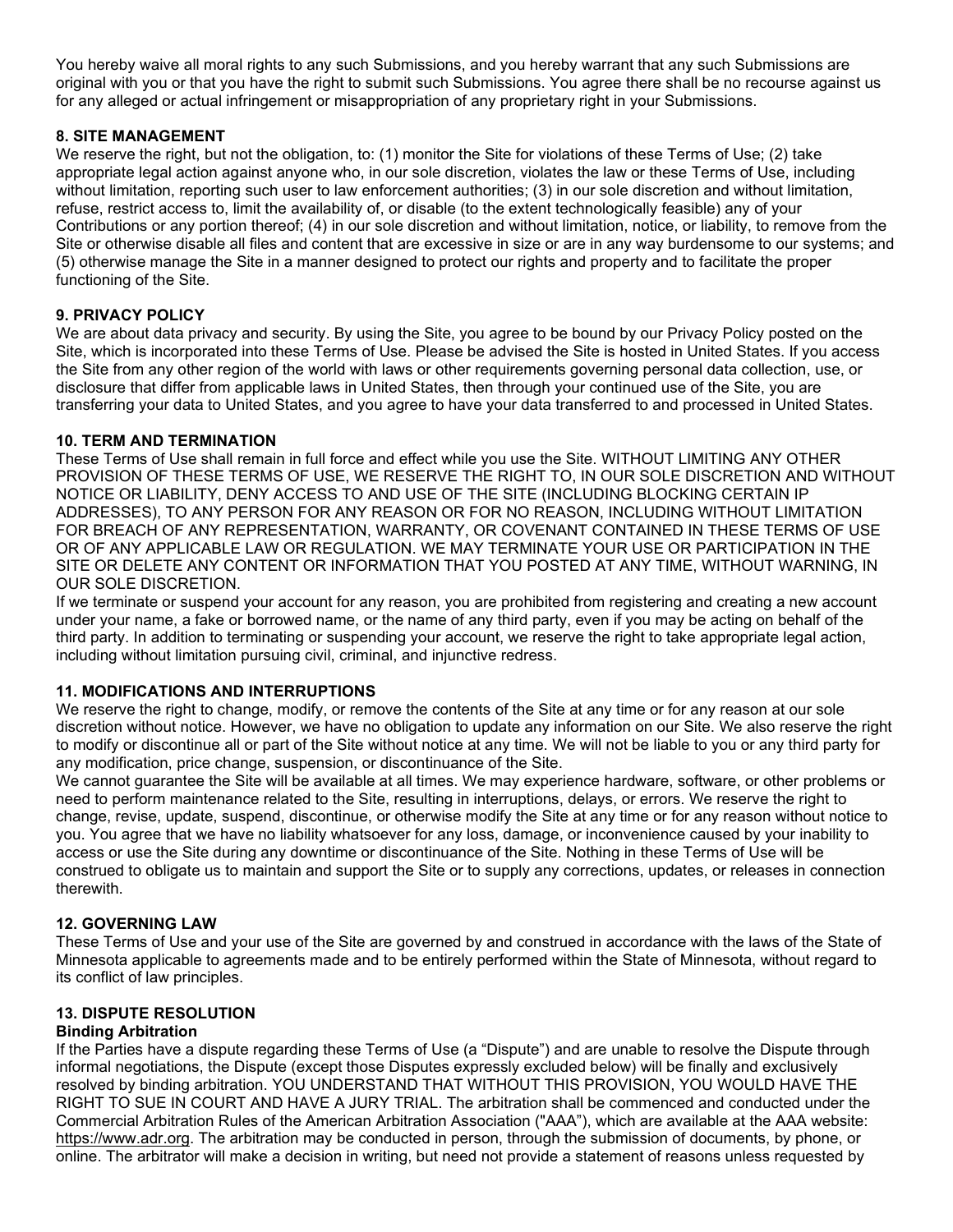either Party. The arbitrator must follow applicable law, and any award may be challenged if the arbitrator fails to do so. Except where otherwise required by the applicable AAA rules or applicable law, the arbitration will take place in Ramsey County, Minnesota. Except as otherwise provided herein, the Parties may litigate in court to compel arbitration, stay proceedings pending arbitration, or to confirm, modify, vacate, or enter judgment on the award entered by the arbitrator. Any such litigation shall occur in the state courts in Ramsey County, Minnesota or federal courts located in the State of Minnesota.

Nothing in this provision applies to disputes between the parties related to the purchase or sale of goods or services between the parties. In the event of any conflict between these Terms of Use and the terms of sale or purchase, the terms of sale or purchase, as applicable, shall control.

#### **Restrictions**

The Parties agree that any arbitration shall be limited to the Dispute between the Parties individually. To the full extent permitted by law, (a) no arbitration shall be joined with any other proceeding; (b) there is no right or authority for any Dispute to be arbitrated on a class-action basis or to utilize class action procedures; and (c) there is no right or authority for any Dispute to be brought in a purported representative capacity on behalf of the general public or any other persons.

#### **Exceptions to Arbitration**

The Parties agree that the following Disputes are not subject to the above provisions concerning binding arbitration: (a) any Disputes seeking to enforce or protect, or concerning the validity of, any of the intellectual property rights of a Party; (b) any Dispute related to, or arising from, allegations of theft, piracy, invasion of privacy, or unauthorized use; and (c) any claim for injunctive relief. If this provision is found to be illegal or unenforceable, then neither Party will elect to arbitrate any Dispute falling within that portion of this provision found to be illegal or unenforceable and such Dispute shall be decided by a court of competent jurisdiction within the courts listed for jurisdiction above, and the Parties agree to submit to the personal jurisdiction of that court.

#### **14. CORRECTIONS**

There may be information on the Site that contains typographical errors, inaccuracies, or omissions, including descriptions, pricing, availability, and various other information. We reserve the right to correct any errors, inaccuracies, or omissions and to change or update the information on the Site at any time, without prior notice.

#### **15. DISCLAIMER**

THE SITE IS PROVIDED ON AN AS-IS AND AS-AVAILABLE BASIS. YOU AGREE THAT YOUR USE OF THE SITE AND OUR SERVICES WILL BE AT YOUR SOLE RISK. TO THE FULLEST EXTENT PERMITTED BY LAW, WE DISCLAIM ALL WARRANTIES, EXPRESS OR IMPLIED, IN CONNECTION WITH THE SITE AND YOUR USE THEREOF, INCLUDING, WITHOUT LIMITATION, THE IMPLIED WARRANTIES OF MERCHANTABILITY, FITNESS FOR A PARTICULAR PURPOSE, AND NON-INFRINGEMENT. WE MAKE NO WARRANTIES OR REPRESENTATIONS ABOUT THE ACCURACY OR COMPLETENESS OF THE SITE'S CONTENT OR THE CONTENT OF ANY WEBSITES LINKED TO THE SITE AND WE WILL ASSUME NO LIABILITY OR RESPONSIBILITY FOR ANY (1) ERRORS, MISTAKES, OR INACCURACIES OF CONTENT AND MATERIALS, (2) PERSONAL INJURY OR PROPERTY DAMAGE, OF ANY NATURE WHATSOEVER, RESULTING FROM YOUR ACCESS TO AND USE OF THE SITE, (3) ANY UNAUTHORIZED ACCESS TO OR USE OF OUR SECURE SERVERS AND/OR ANY AND ALL PERSONAL INFORMATION AND/OR FINANCIAL INFORMATION STORED THEREIN, (4) ANY INTERRUPTION OR CESSATION OF TRANSMISSION TO OR FROM THE SITE, (5) ANY BUGS, VIRUSES, TROJAN HORSES, OR THE LIKE WHICH MAY BE TRANSMITTED TO OR THROUGH THE SITE BY ANY THIRD PARTY, AND/OR (6) ANY ERRORS OR OMISSIONS IN ANY CONTENT AND MATERIALS OR FOR ANY LOSS OR DAMAGE OF ANY KIND INCURRED AS A RESULT OF THE USE OF ANY CONTENT POSTED, TRANSMITTED, OR OTHERWISE MADE AVAILABLE VIA THE SITE. WE DO NOT WARRANT, ENDORSE, GUARANTEE, OR ASSUME RESPONSIBILITY FOR ANY PRODUCT OR SERVICE ADVERTISED OR OFFERED BY A THIRD PARTY THROUGH THE SITE, ANY HYPERLINKED WEBSITE, OR ANY WEBSITE OR MOBILE APPLICATION FEATURED IN ANY BANNER OR OTHER ADVERTISING, AND WE WILL NOT BE A PARTY TO OR IN ANY WAY BE RESPONSIBLE FOR MONITORING ANY TRANSACTION BETWEEN YOU AND ANY THIRD-PARTY PROVIDERS OF PRODUCTS OR SERVICES. AS WITH THE PURCHASE OF A PRODUCT OR SERVICE THROUGH ANY MEDIUM OR IN ANY ENVIRONMENT, YOU SHOULD USE YOUR BEST JUDGMENT AND EXERCISE CAUTION WHERE APPROPRIATE.

#### **16. LIMITATIONS OF LIABILITY**

IN NO EVENT WILL WE OR OUR DIRECTORS, EMPLOYEES, OR AGENTS BE LIABLE TO YOU OR ANY THIRD PARTY FOR ANY DIRECT, INDIRECT, CONSEQUENTIAL, EXEMPLARY, INCIDENTAL, SPECIAL, OR PUNITIVE DAMAGES, INCLUDING LOST PROFIT, LOST REVENUE, LOSS OF DATA, OR OTHER DAMAGES ARISING FROM YOUR USE OF THE SITE, EVEN IF WE HAVE BEEN ADVISED OF THE POSSIBILITY OF SUCH DAMAGES.

#### **17. INDEMNIFICATION**